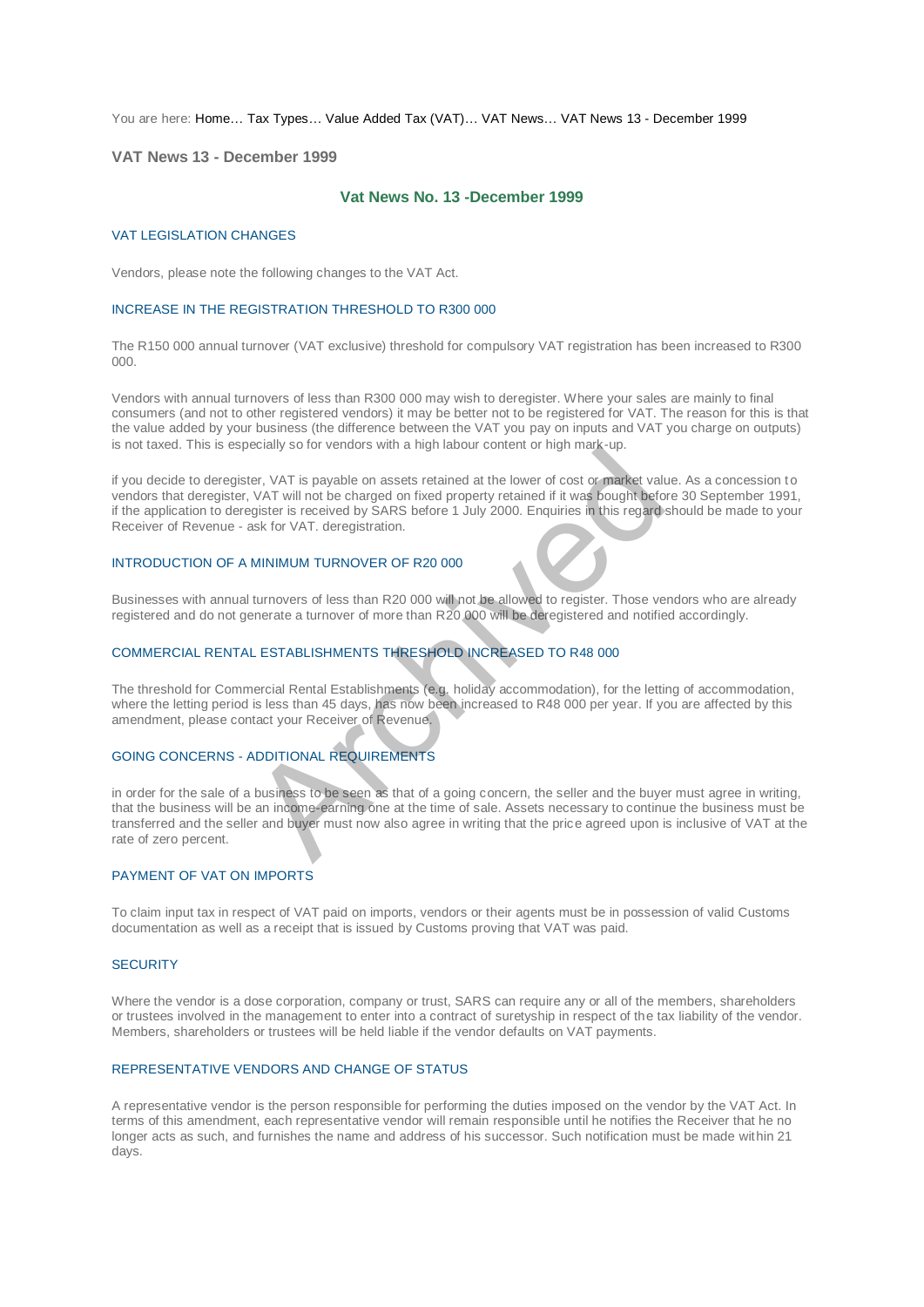#### AGENTS AND AUCTIONEERS

Agents and auctioneers must, at all times, keep sufficient records to enable the name and address and VAT number of the principal to be ascertained. The agent or auctioneer must now also inform his principal in writing, within 21 days of the end of each calendar month, of the description, quantity and value of the goods supplied by him as agent, or received by him on behalf of his principal. Agents and auctioneers are now required to retain all documentation and records relating to the sale of livestock in order for the principal to be ascertained, whether they are registered or not. Where sales are made on behalf of non-vendors, you must record his identity number and retain a copy of his ID document if the sale exceeded R1 000.

# FINES AND IMPRISONMENT

Penalties in respect of VAT offences have been increased. Fines, for example, for failing to file VAT returns have been increased to R40 000, while fines and jail terms for VAT evasion including fraudulent refund claims have been increased to R100 000 andlor 5 years imprisonment. If you are aware of businesses evading VAT you can give information anonymously by phoning SARS fraud hotline 0800 002870. Tax evaders are cheating us all!

### **EXPORTS**

During 1998 new VAT requirements regarding the export of goods were introduced. Many vendors, however, are still applying the incorrect rates of VAT in respect of sales to foreign clients. VAT at the standard rate with interest and penalties is payable where a zero-rate or refund of VAT has been incorrectly applied. ates of VAT in respect of sales to foreign clients. VAT at the standard ratere a zero-rate or refund of VAT has been incorrectly applied.<br>
The seller controls the export: the zero-rate applies, and<br>
the seller controls the

The basic rule is that -

• Direct export - where the seller controls the export: the zero-rate applies; and

• indirect export - where the purchaser controls the export: the standard rate applies and is regulated by the Export Incentive Scheme.

These issues are dealt with in Government Gazettes No. 18738 (notice No. 18738 - March 1998) and No. 19471 (November 1998). Practice Note 2 as well as in VAT NEWS 11 and 12.

### **Remember:**

• Your cartage contractor (foreign or South African) must

be registered for VAT in South Africa.

• If the zero-rate is levied, in terms of part two of the Export Incentive Scheme, the purchaser must be a qualifying purchaser.

• If you are supplying second-hand goods, special rules apply.

• Botswana, Lesotho, Namibia and Swaziland are also export countries and no distinction is made between exports to these countries and other export countries.

• The seller may not effect a refund, but the foreign buyer can claim a refund only through the VAT Refund Administrator.

Obtain your copy of Government Gazette No. 19471 dated 13 november 1998 which contains the Practice Note and the Scheme from the SARS website -www.sars.gov.za

# EXPORT OF VODACOM, MTN AND TELKOM PRE-PAID CARDS

Pre-paid phone cards and recharge vouchers Cannot be exported at the zero-rate. These cards can only be used in South Africa, and as such the service cannot be exported. Customs and Excise will not stamp any tax invoices, CCAI or DA550 forms presented. The VAT Refund Administrator can also not effect a refund.

# THE MEAT AND LIVESTOCK INDUSTRIES